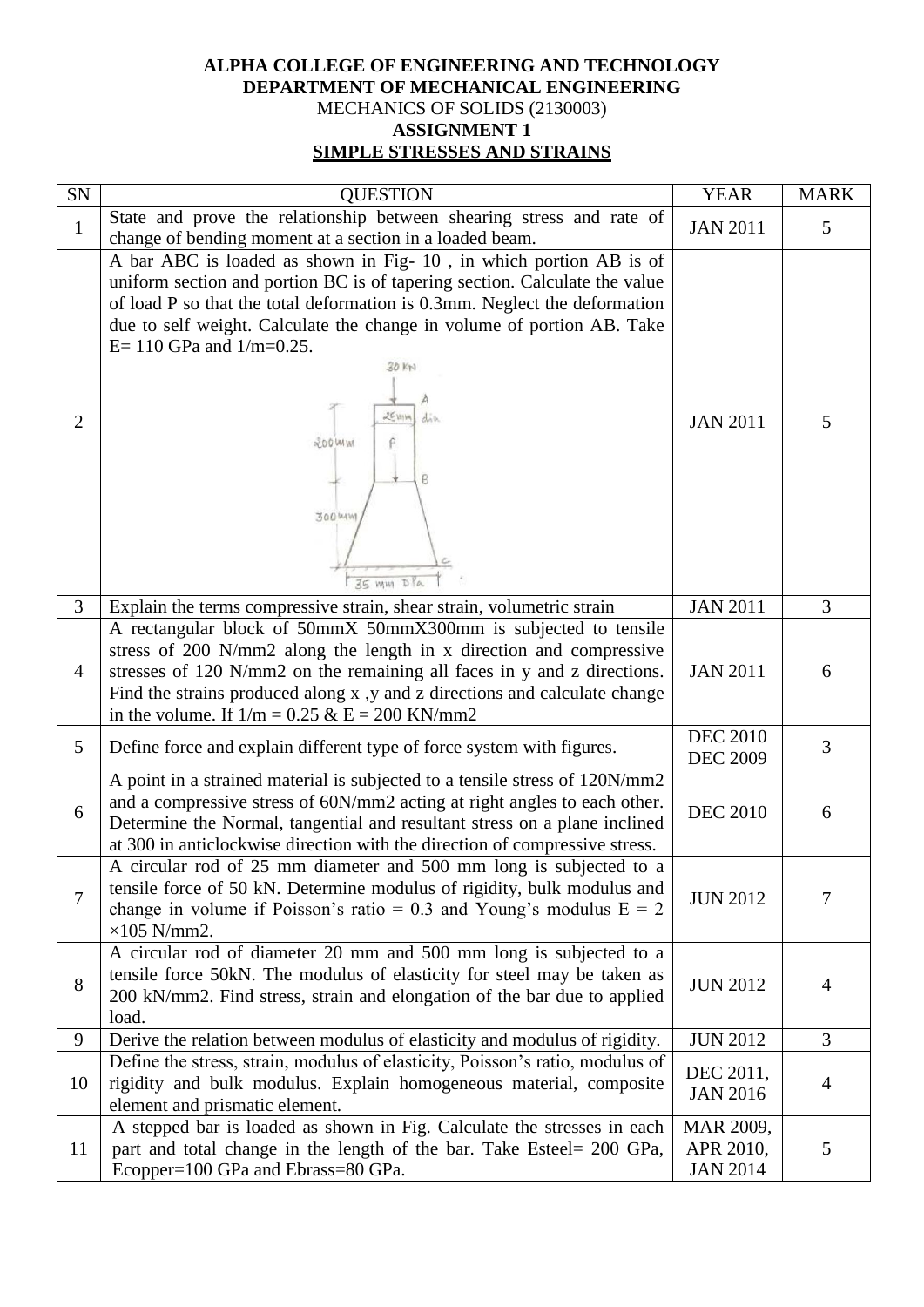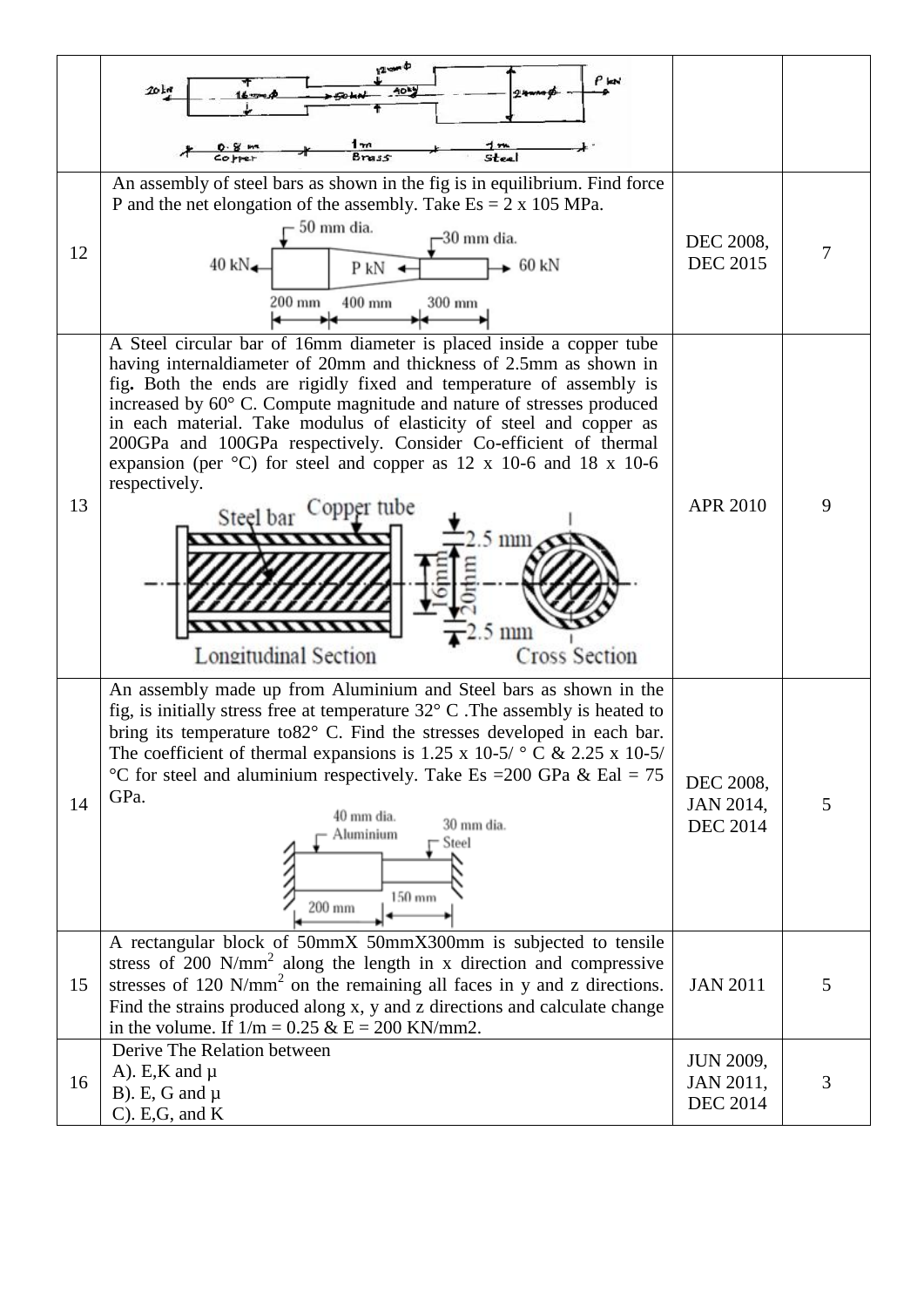## **ALPHA COLLEGE OF ENGINEERING AND TECHNOLOGY DEPARTMENT OF MECHANICAL ENGINEERING** MECHANICS OF SOLIDS (2130003) **ASSIGNMENT 2 REACTIONS, SFD AND BMD**

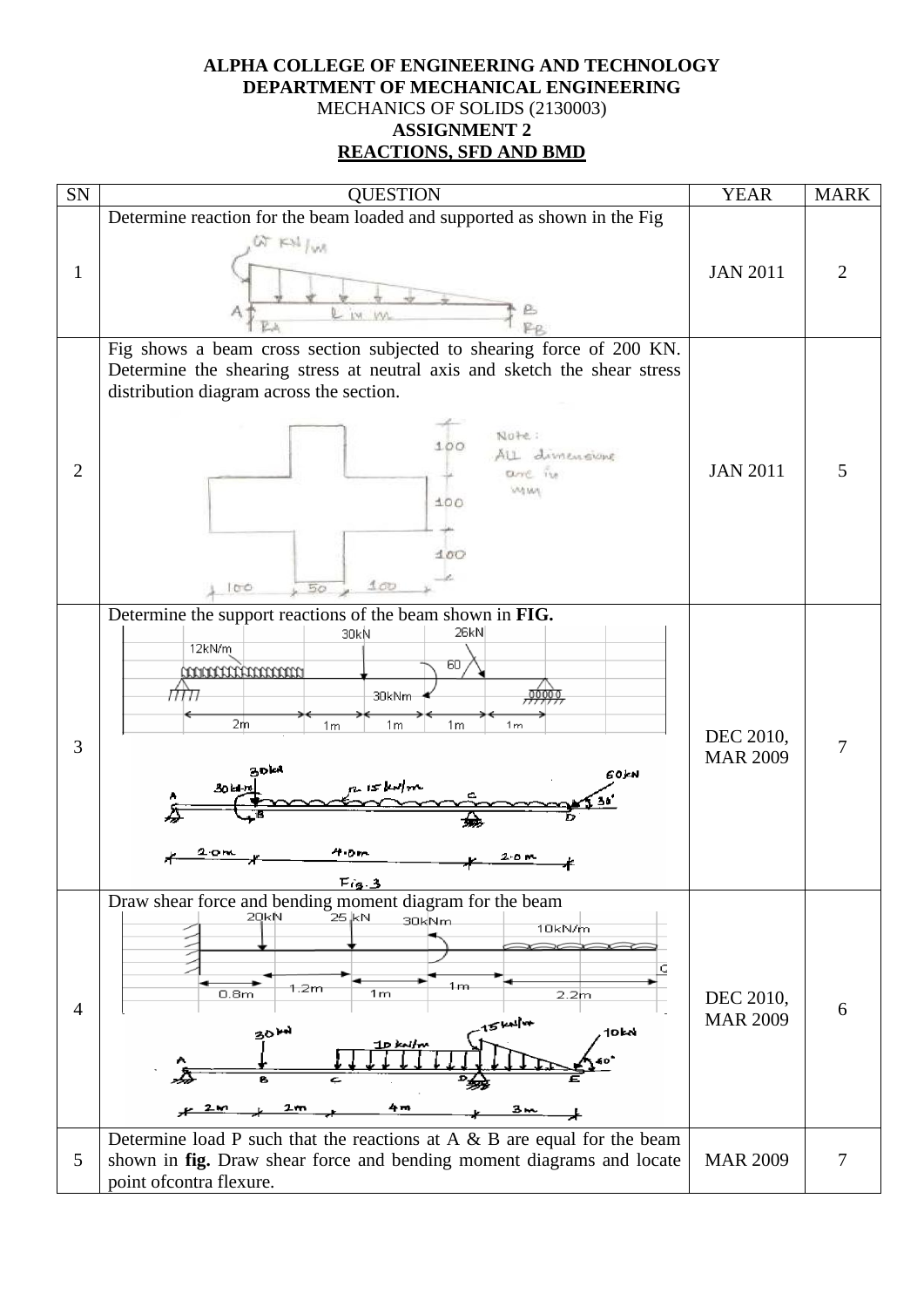|    | 16km/m                                                                                                                                                                                                                                                      |                              |   |
|----|-------------------------------------------------------------------------------------------------------------------------------------------------------------------------------------------------------------------------------------------------------------|------------------------------|---|
| 6  | Derive the relation between the rate of loading, shear force, and bending<br>$\bullet$<br>moment in a beam<br>Define shear force, bending moment, point of contraflexure<br>Draw sketches of different types of beams with different loads and<br>supports. | DEC 2008,<br><b>JAN 2011</b> |   |
| 7  | Draw shear force and bending moment diagram for beam shown in figure.<br>(a)<br>(b)                                                                                                                                                                         | DEC 2010,<br><b>JUN 2014</b> | 4 |
| 8  | Draw the Shear Force and Bending Moment Diagrams for the beam loaded<br>as shown in Figure.                                                                                                                                                                 | DEC 2010,<br><b>JAN 2015</b> |   |
| 9  | Draw shear force and bending moment diagram for the beam shown in<br>figure<br>10kN/m<br>30KN<br>90kN                                                                                                                                                       | MAR 2009,<br><b>DEC 2013</b> | 7 |
| 10 | Draw shear force, bending moment and axial force diagram diagram for the<br>beam shown in figure.<br>20kN<br>60kN<br>80kN.m<br>0.8 <sub>m</sub><br>30kN/m<br>1.5m<br>1.5m<br>3m                                                                             | DEC 2013,<br><b>JAN 2016</b> | 7 |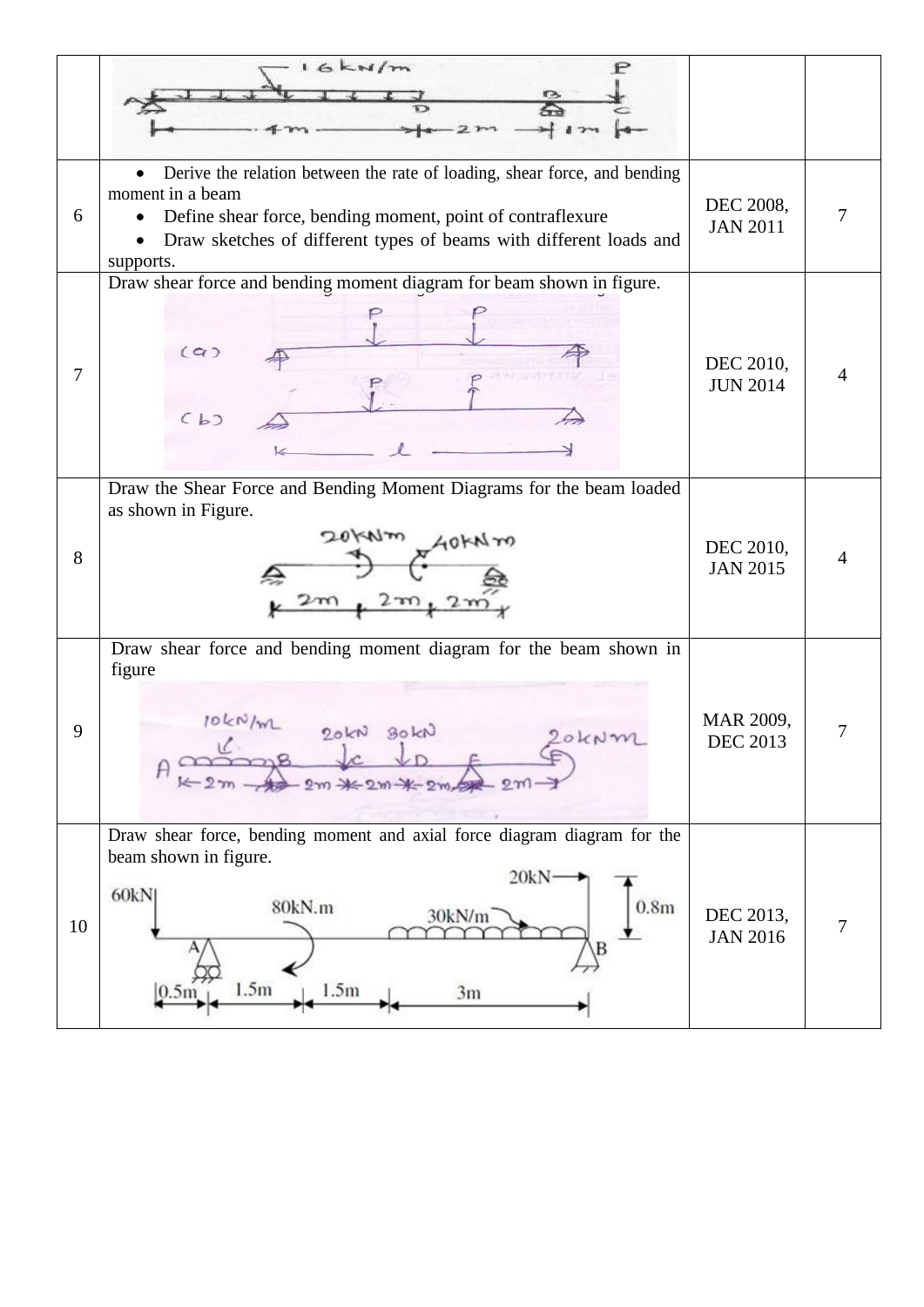## **ALPHA COLLEGE OF ENGINEERING AND TECHNOLOGY DEPARTMENT OF MECHANICAL ENGINEERING** MECHANICS OF SOLIDS (2130003) **ASSIGNMENT 3 COPLANAR AND CONCURRENT FORCES**

| SN             | <b>QUESTION</b>                                                                                                                                                                                                                                                                                                       | <b>YEAR</b>                  | <b>MARK</b>    |
|----------------|-----------------------------------------------------------------------------------------------------------------------------------------------------------------------------------------------------------------------------------------------------------------------------------------------------------------------|------------------------------|----------------|
| $\mathbf{1}$   | For coplanar force system prove that "The algebraic sum of the moments<br>of all the forces about any point is equal to the moment of their resultant<br>force about the same point "                                                                                                                                 | <b>JAN 2011</b>              | 4              |
| $\overline{2}$ | A boat is pulled along the river by two ropes with pulls $P \& Q$ inclined at<br>$30^{\circ}$ and $40^{\circ}$ to the x-axis as shown in Fig. Find a) P and Q if their<br>resultant R is 1000 N, parallel to x-axis $b$ ) If P is inclined at 30 $\degree$ to x-axis<br>find the minimum value of $Q$ if $R$ is same. | <b>JAN 2011</b>              | 6              |
| 3              | Determine magnitude and direction of resultant force of the force system<br>shown In FIG.<br>70 kN<br>25N<br>50N<br>100kN<br>$30^{\rm o}$<br>$45^\circ$<br>30<br>25 KN<br>$60^\circ$<br>40N<br>40<br>50<br>35 kN<br>30N<br>60 kN                                                                                      | DEC 2010,<br><b>JUN 2012</b> |                |
| $\overline{4}$ | Determine the magnitude direction and position of resultant force of the<br>force system given in FIG with reference to point A<br>25 kN<br>2m<br>2m<br>20kN<br>2m<br>45 kN<br>20 kN<br>2m<br>2m<br>2m<br>2m                                                                                                          | <b>DEC 2010</b>              | 5              |
| 5              | State:<br>(i)<br>Law of Parallelogram of Forces.<br>Law of Triangle of Forces.<br>(ii)<br>Law of Transmissibility<br>(iii)<br>Lami's theorem<br>(iv)                                                                                                                                                                  | MAY 2013,<br><b>JUN 2015</b> | 4              |
| 6              | Enlist equilibrium conditions for co-planer non -concurrent forces.<br>Determine the resultant and locate the same with respect to point 'A' of a                                                                                                                                                                     | DEC 2013,<br><b>JAN 2014</b> | $\overline{7}$ |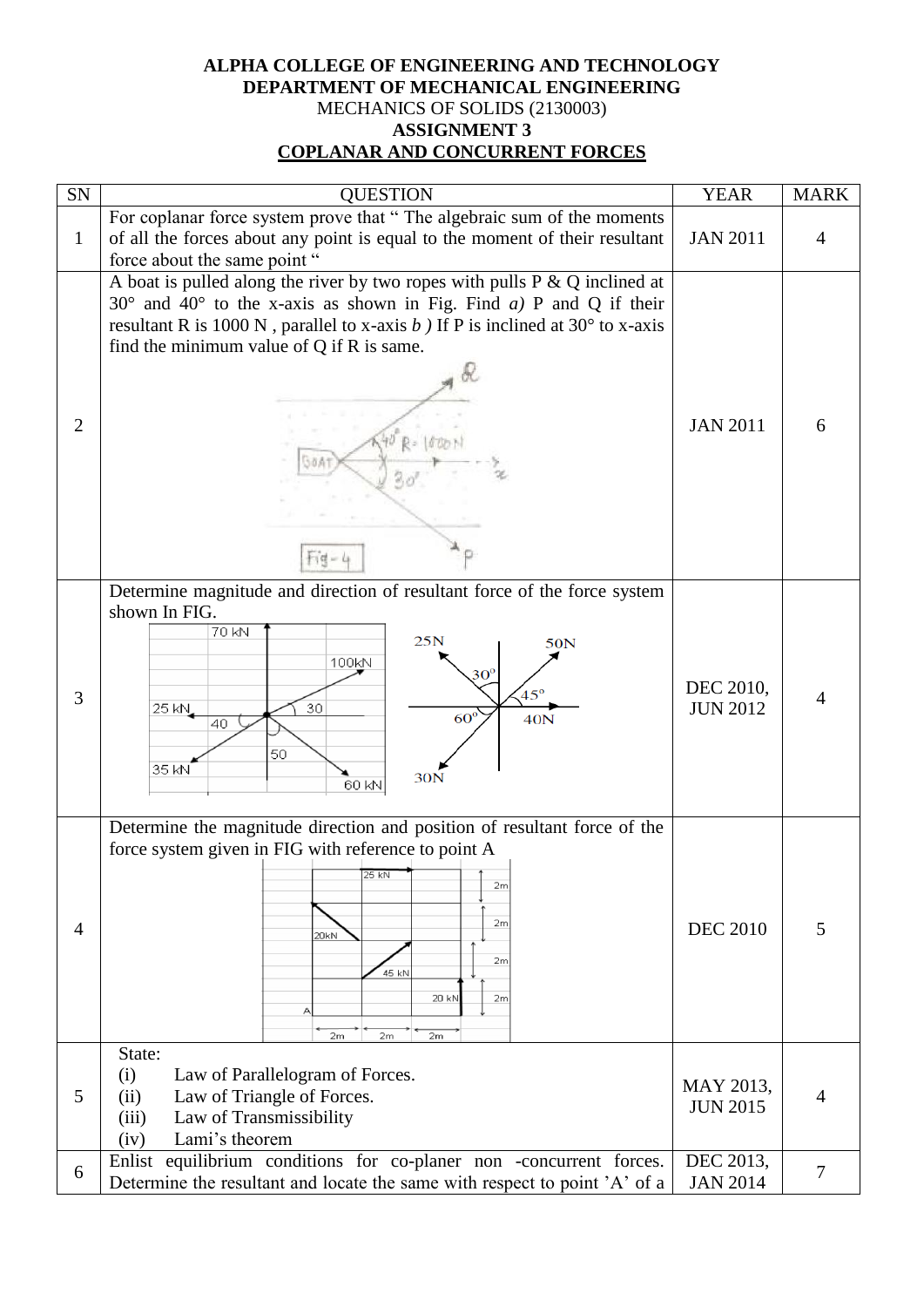|                | non-concurrent force system shown in fig.                                                                                                                                                                                                                                    |                                                  |   |
|----------------|------------------------------------------------------------------------------------------------------------------------------------------------------------------------------------------------------------------------------------------------------------------------------|--------------------------------------------------|---|
|                | 500N<br>1.1kN                                                                                                                                                                                                                                                                |                                                  |   |
|                | А<br>4.0kN.n<br>1.5m<br>2.1kN<br>45°<br>1200N                                                                                                                                                                                                                                |                                                  |   |
| $\overline{7}$ | 2m<br>State and prove VERIGNON'S Principle of moments.                                                                                                                                                                                                                       | <b>JUN 2009,</b><br>APR 2010,<br><b>JUN 2012</b> | 4 |
| 8              | Define resultant of force-couple system. Also briefly explain about<br>location of result.                                                                                                                                                                                   | DEC 2012,<br><b>DEC 2008</b>                     | 5 |
| 9              | Three forces are acting on a weightless equilateral triangular plate as<br>shown in Fig. Determine the magnitude, direction and position of the<br>resultant force.<br>20N<br>20 <sub>N</sub><br>2cm<br>20N                                                                  | <b>JUN 2010</b>                                  | 7 |
| 10             | The following forces are acting at a point, find the magnitude and direction<br>of the resultant force.<br>1. 550N acting towards North<br>2. 900N acting at 40° towards South of West<br>3. 1.25 kN acting at 60° towards South of East<br>4. 400N acting from West to East | Jan 2013                                         | 7 |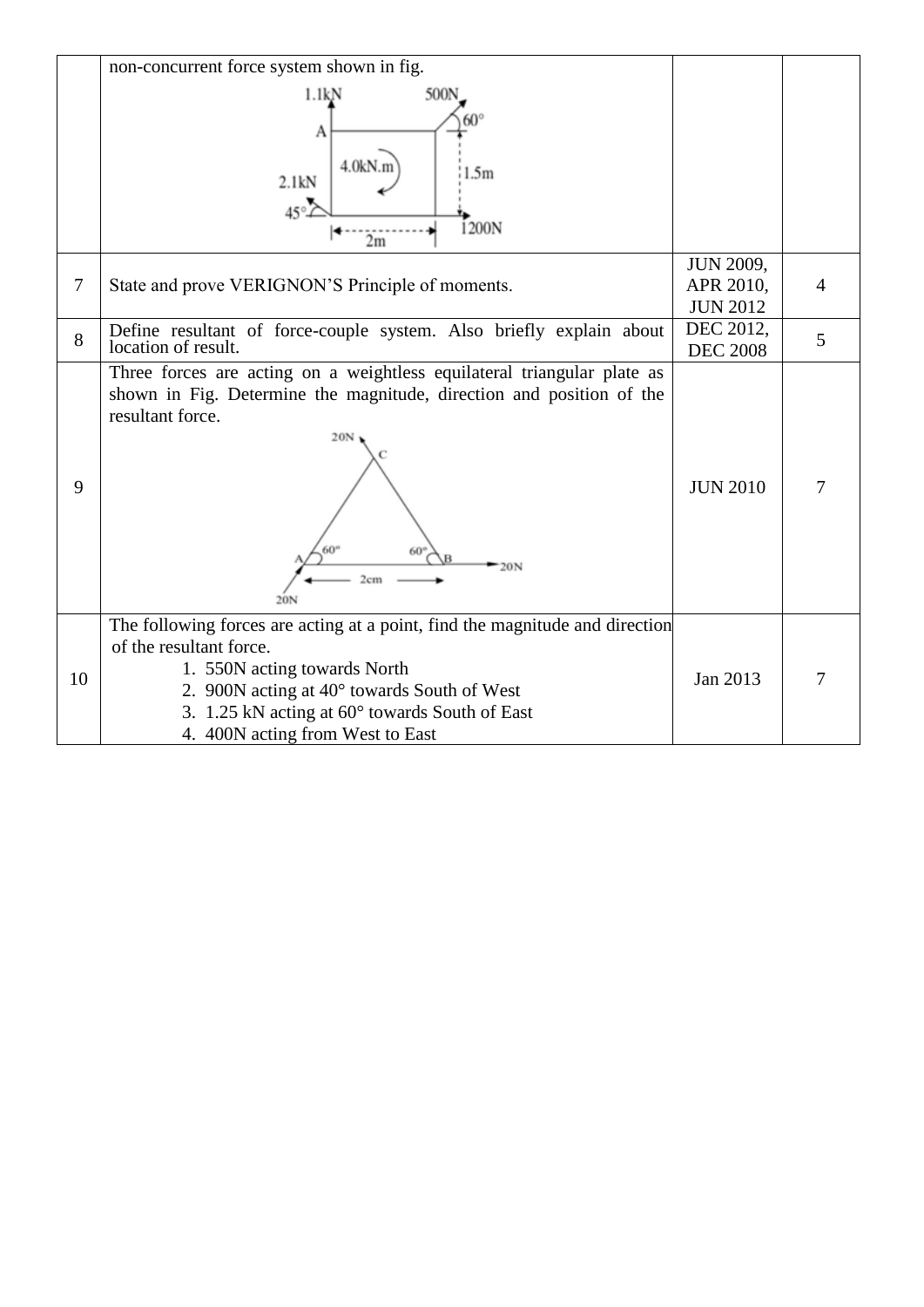# **ALPHA COLLEGE OF ENGINEERING AND TECHNOLOGY DEPARTMENT OF MECHANICAL ENGINEERING** MECHANICS OF SOLIDS (2130003) **ASSIGNMENT 4 CG, MI AND FRICTIONS**

| SN             | <b>QUESTION</b>                                                                                                                                                                                                                                                                                                                                                                                                                                                                                                                                                                                                                                                                                         | <b>YEAR</b>                  | <b>MARK</b> |
|----------------|---------------------------------------------------------------------------------------------------------------------------------------------------------------------------------------------------------------------------------------------------------------------------------------------------------------------------------------------------------------------------------------------------------------------------------------------------------------------------------------------------------------------------------------------------------------------------------------------------------------------------------------------------------------------------------------------------------|------------------------------|-------------|
| $\mathbf{1}$   | Do as directed<br>i) A 500 N vertical force is applied to a 60 cm long bar OA hinged at O<br>and inclined at $60^{\circ}$ to the horizontal as shown in Fig- 1, Determine<br>a) The moment of the 500 N force about O<br>b) The smallest force applied at A which gives the same moment about<br>O<br>$c$ )At what distance from O, a vertical force of 1500 N force should be<br>applied which gives the same moment about point O<br>ii) What do you understand by a couple? Prove that the moment of couple<br>does not depend upon the location of the point about which moments of<br>the couple are taken.<br>iii) Resolve 100 N force as shown in Fig along axis a-a and b-b.<br>30 <sup>o</sup> | <b>JAN 2011</b>              | 9           |
| $\overline{2}$ | Derive equation of centroid for a triangular lamina from its base.                                                                                                                                                                                                                                                                                                                                                                                                                                                                                                                                                                                                                                      | JAN 2011,<br><b>JUN 2013</b> | 4           |
| 3              | Find the moment of inertia about the y-axis and x-axis for the area shown<br>in Fig<br>9 CM                                                                                                                                                                                                                                                                                                                                                                                                                                                                                                                                                                                                             | <b>JAN 2011</b>              | 6           |
| $\overline{4}$ | A 100 N force acts as shown in Fig on a 300 N block placed on an<br>inclined plane. The static and kinetic coefficients of friction between the<br>block and the plane are 0.25 and 0.20 respectively. Determine whether the<br>block is in equilibrium, and find the value of the friction force.<br>100 <sup>h</sup>                                                                                                                                                                                                                                                                                                                                                                                  | <b>JAN 2011</b>              | 6           |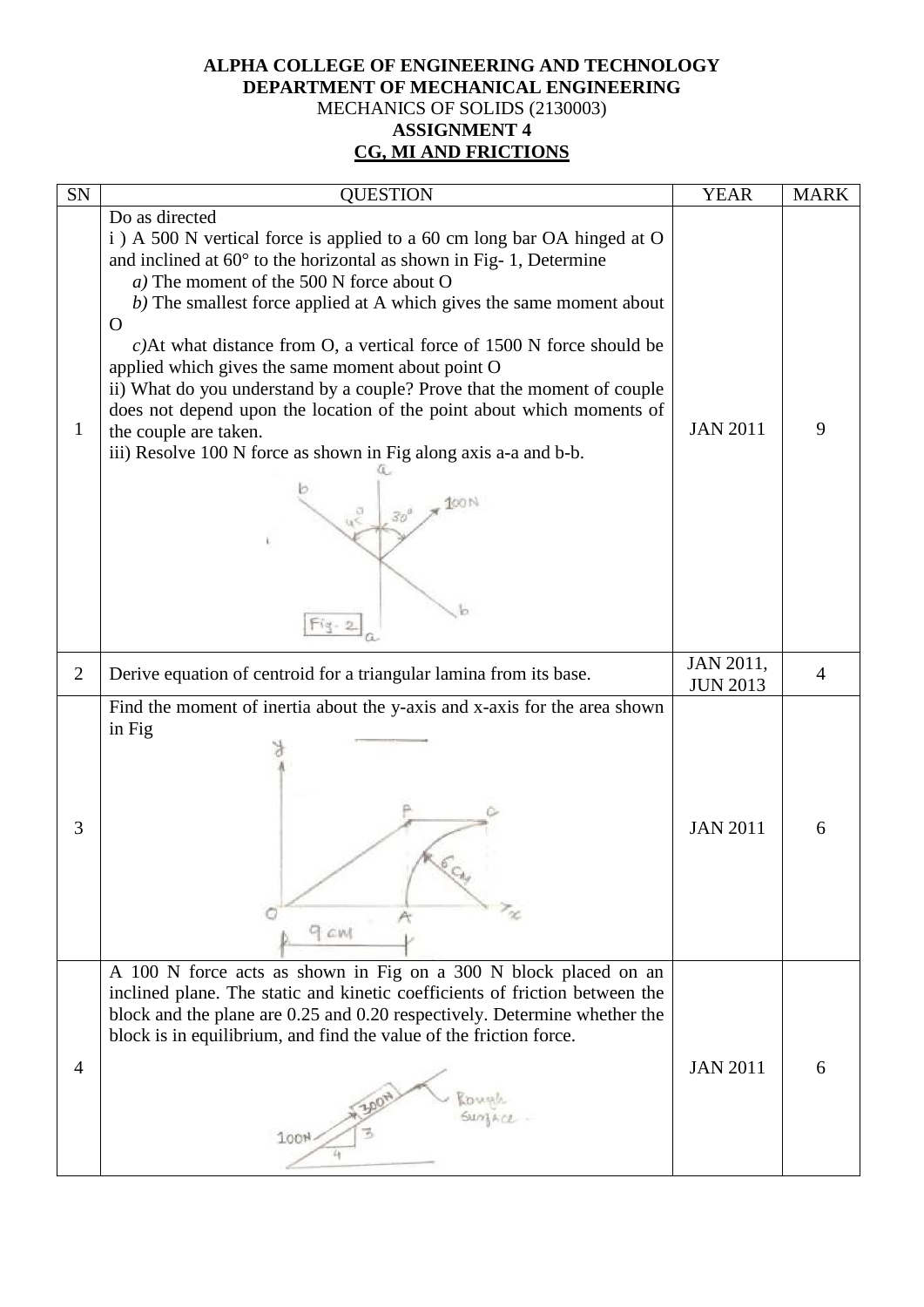| <b>JUN 2012,</b><br>5<br>State Pappus Guldinus Theorem for surface of revolution.<br>3<br>APR 2014,<br>APR 2016<br>Determine the location of centroid and moment of inertia of the given<br>lamina in FIG about centroidal X axis.<br>80mm<br>15mm<br><b>DEC 2010</b><br>6<br>5<br>20mm<br>120 mm<br>$\dagger$ 20mm<br>120mm<br>A ladder 6 m long, rests on horizontal ground and leans against a smooth<br>vertical wall making an angle of 200 with the wall. Its weight is 1000 N<br>DEC 2010,<br>and it is on the point of sliding when a man weighing 500 N stands on it at<br>7<br>5<br><b>MAR 2009</b><br>a distance of 2.2 m from the foot of the ladder. Calculate the coefficient of<br>friction.<br><b>DEC 2010</b><br>Define Friction, Coefficient of friction and angle of repose.<br>3<br>8<br>A 150 wedge 'A' is pushed to move block 'B' weighing 1200 N as shown<br>inFIG. Determine the minimum force 'P' required to move the block if<br>the coefficient of friction for all contact surfaces is 0.25. Neglect the self<br>weight wedge.<br>C<br><b>DEC 2014</b><br>9<br>в<br>Determine the location of centroid, IXX and IYY of lamina shown in Fig.<br>処<br>10<br><b>MAR 2009</b><br>Johnn<br>100mm<br>Fig.6<br>Find surface area of the glass to manufacture an electric bulb shown in<br>APR 2010<br>11<br>7 |                                             | DEC 2010, |  |
|--------------------------------------------------------------------------------------------------------------------------------------------------------------------------------------------------------------------------------------------------------------------------------------------------------------------------------------------------------------------------------------------------------------------------------------------------------------------------------------------------------------------------------------------------------------------------------------------------------------------------------------------------------------------------------------------------------------------------------------------------------------------------------------------------------------------------------------------------------------------------------------------------------------------------------------------------------------------------------------------------------------------------------------------------------------------------------------------------------------------------------------------------------------------------------------------------------------------------------------------------------------------------------------------------------------------------------------|---------------------------------------------|-----------|--|
|                                                                                                                                                                                                                                                                                                                                                                                                                                                                                                                                                                                                                                                                                                                                                                                                                                                                                                                                                                                                                                                                                                                                                                                                                                                                                                                                      |                                             |           |  |
|                                                                                                                                                                                                                                                                                                                                                                                                                                                                                                                                                                                                                                                                                                                                                                                                                                                                                                                                                                                                                                                                                                                                                                                                                                                                                                                                      |                                             |           |  |
|                                                                                                                                                                                                                                                                                                                                                                                                                                                                                                                                                                                                                                                                                                                                                                                                                                                                                                                                                                                                                                                                                                                                                                                                                                                                                                                                      |                                             |           |  |
|                                                                                                                                                                                                                                                                                                                                                                                                                                                                                                                                                                                                                                                                                                                                                                                                                                                                                                                                                                                                                                                                                                                                                                                                                                                                                                                                      |                                             |           |  |
|                                                                                                                                                                                                                                                                                                                                                                                                                                                                                                                                                                                                                                                                                                                                                                                                                                                                                                                                                                                                                                                                                                                                                                                                                                                                                                                                      |                                             |           |  |
|                                                                                                                                                                                                                                                                                                                                                                                                                                                                                                                                                                                                                                                                                                                                                                                                                                                                                                                                                                                                                                                                                                                                                                                                                                                                                                                                      |                                             |           |  |
|                                                                                                                                                                                                                                                                                                                                                                                                                                                                                                                                                                                                                                                                                                                                                                                                                                                                                                                                                                                                                                                                                                                                                                                                                                                                                                                                      |                                             |           |  |
|                                                                                                                                                                                                                                                                                                                                                                                                                                                                                                                                                                                                                                                                                                                                                                                                                                                                                                                                                                                                                                                                                                                                                                                                                                                                                                                                      |                                             |           |  |
|                                                                                                                                                                                                                                                                                                                                                                                                                                                                                                                                                                                                                                                                                                                                                                                                                                                                                                                                                                                                                                                                                                                                                                                                                                                                                                                                      |                                             |           |  |
|                                                                                                                                                                                                                                                                                                                                                                                                                                                                                                                                                                                                                                                                                                                                                                                                                                                                                                                                                                                                                                                                                                                                                                                                                                                                                                                                      |                                             |           |  |
|                                                                                                                                                                                                                                                                                                                                                                                                                                                                                                                                                                                                                                                                                                                                                                                                                                                                                                                                                                                                                                                                                                                                                                                                                                                                                                                                      |                                             |           |  |
|                                                                                                                                                                                                                                                                                                                                                                                                                                                                                                                                                                                                                                                                                                                                                                                                                                                                                                                                                                                                                                                                                                                                                                                                                                                                                                                                      |                                             |           |  |
|                                                                                                                                                                                                                                                                                                                                                                                                                                                                                                                                                                                                                                                                                                                                                                                                                                                                                                                                                                                                                                                                                                                                                                                                                                                                                                                                      |                                             |           |  |
|                                                                                                                                                                                                                                                                                                                                                                                                                                                                                                                                                                                                                                                                                                                                                                                                                                                                                                                                                                                                                                                                                                                                                                                                                                                                                                                                      | fig, using first theorem of Pappu-Guldinus. |           |  |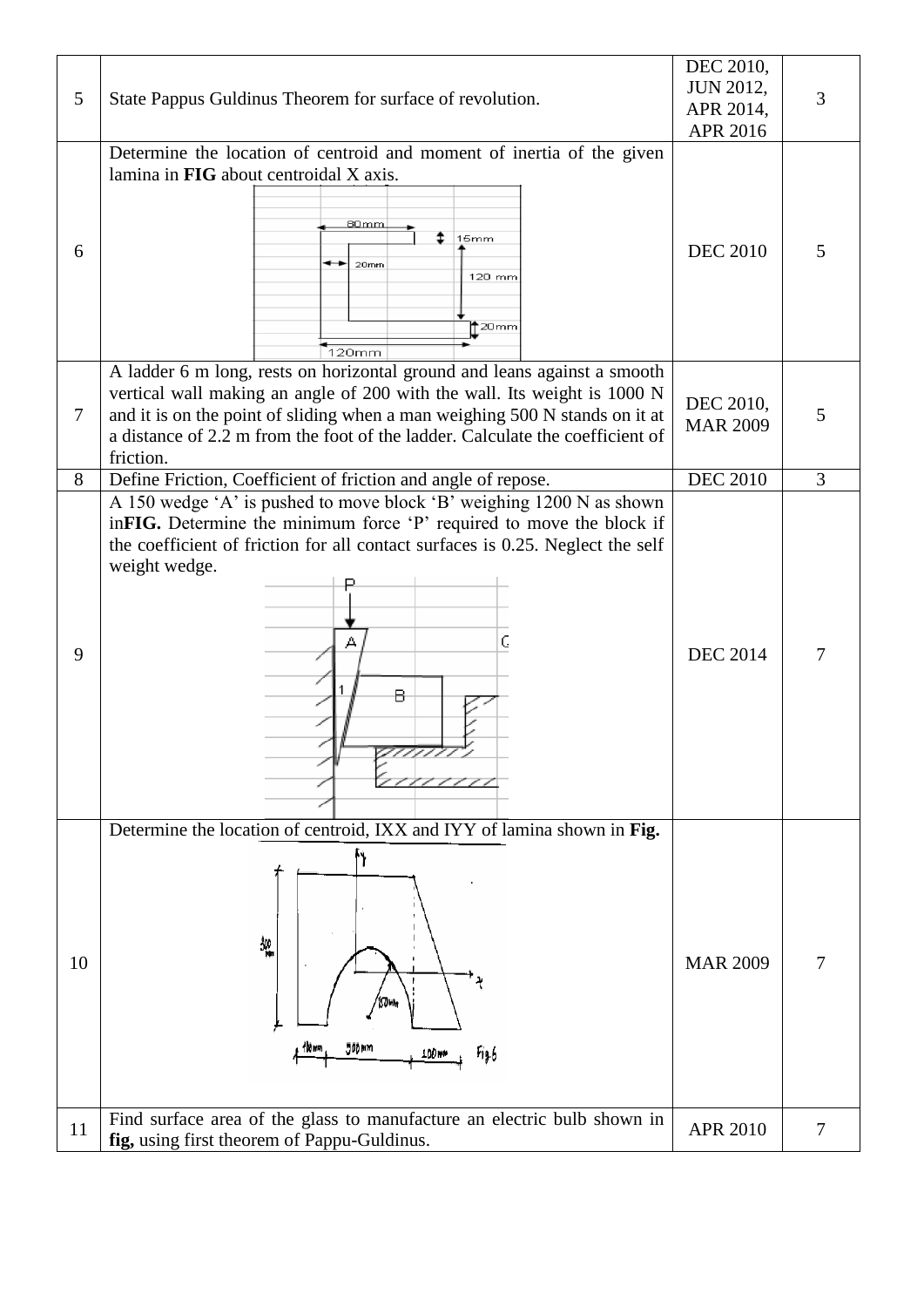|    | 20120                                                                                                                                                                                                                                                                                                                                                                                                                                                                |                                                  |        |
|----|----------------------------------------------------------------------------------------------------------------------------------------------------------------------------------------------------------------------------------------------------------------------------------------------------------------------------------------------------------------------------------------------------------------------------------------------------------------------|--------------------------------------------------|--------|
|    | ALUMINIUM<br>MOLDER<br>GLLASS<br><b>REVOLUTIV</b>                                                                                                                                                                                                                                                                                                                                                                                                                    |                                                  |        |
| 12 | A 40kg mass is placed on the inclined plane, making 300 with horizontal,<br>as shown in fig. A push P is applied parallel to the plane. If co-efficient of<br>static fiction between the plane and the mass is $0.25$ , find the maximum<br>and the minimum values of P between which the mass will be in the<br>equilibrium.<br><b>40Kg</b>                                                                                                                         | APR 2010                                         | 7      |
| 13 | A ladder of length 4 m, weighing 200 N is placed against a vertical wall<br>making an angle of 60o with the floor. The coefficient of friction between<br>the wall and the ladder is 0.2 and that between floor and the ladder is 0.3.<br>The ladder, in addition to its own weight, has to support a man weighing<br>600 N at a distance of 3 m from foot of ladder. Calculate the minimum<br>horizontal force to be applied at foot of ladder to prevent slipping. | <b>JUN 2012</b>                                  | 7      |
| 14 | Find the Moment of Inertia of a rectangular area about its centroidal x and<br>y axis using the Parallel axis theorem.                                                                                                                                                                                                                                                                                                                                               | <b>JULY 2017</b>                                 | $\tau$ |
| 15 | Differentiate between centroid and center of gravity.                                                                                                                                                                                                                                                                                                                                                                                                                | <b>JUN 2014,</b><br><b>DEC 2015</b>              | 4      |
| 16 | Determine the second moment of area of a rectangular about an axis<br>through the centroid and parallel to the base.                                                                                                                                                                                                                                                                                                                                                 | DEC 2008,<br><b>JUN 2011,</b><br><b>JUN 2012</b> | 7      |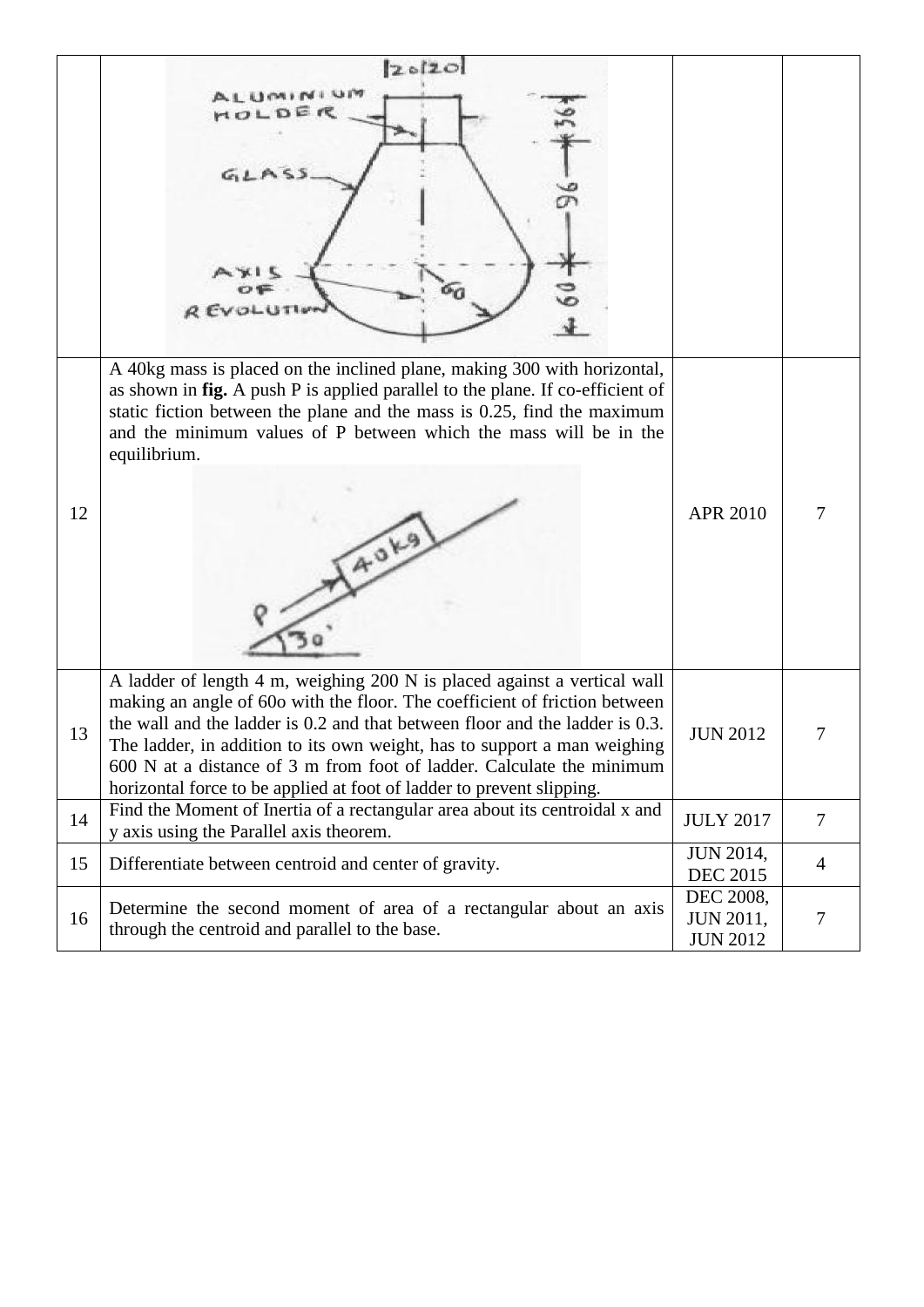#### **ALPHA COLLEGE OF ENGINEERING AND TECHNOLOGY DEPARTMENT OF MECHANICAL ENGINEERING** MECHANICS OF SOLIDS (2130003) **ASSIGNMENT 5 STRESSES IN BEAMS, PRINCIPAL STRESS ANS STRAINS**